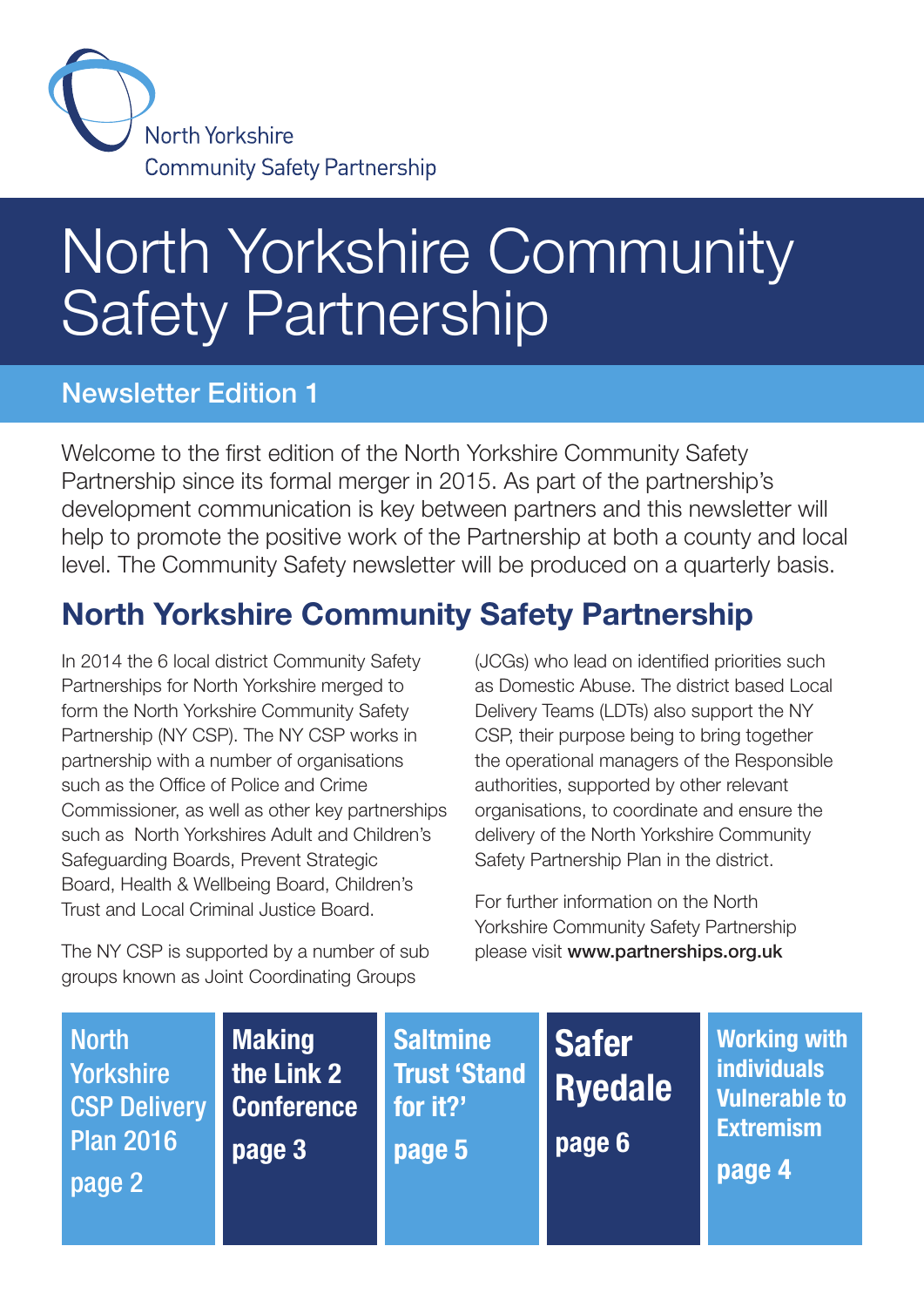## North Yorkshire CSP Delivery Plan 2016

NYCSP agreed a delivery plan for 2016/17 in April 2016. The focussed areas for development within the plan include,

- North Yorkshire Community Safety Partnership's Roles and Responsibilities
- Performance Management
- **Communications**
- Integrated hubs
- Domestic abuse
- Prevent
- Serious and organised crime

The plan includes an overview of priority achievements (2015/ 16) via the current identified Joint Coordinating Groups (JCGs).

For further information visit www.nypartnerships.org.uk

### Domestic Abuse Commissioned **Services**

Domestic Abuse Joint Commissioning Group (DAJCG) has oversight of the services recently commissioned by the OPCC for 2016. The OPCC is a key member of the DAJCG and will provide key updates on the progress of these services. Both chairs of the DAJCG were directly involved in the commissioning process.

#### Early Intervention Domestic Abuse Service

The aim is to support approximately 1,200 standard or medium risk victims of domestic abuse (budget up to £50,000). County and city wide service but prioritising the following areas based on need and demand (York, Selby, Scarborough, Ryedale, Hambleton and Richmondshire, Harrogate). The contract was awarded to IDAS. The service has begun to accept referrals from York (initial pilot took place in York) and North Yorkshire from 18th July, and must be made by the appropriate NYP Domestic Abuse Coordinator (DAC).

Please contact your local DAC direct to discuss any potential cases.

#### Respect Young People's Programme - Young Perpetrators of Domestic Abuse Service

The aim is to support approximately 120 cases (budget up to £75,000), addressing inter-family abuse involving both parent(s) and children. County and city wide service but prioritising the following areas based on need and demand (York and Selby, Scarborough and Ryedale, Harrogate and Craven). IDAS have been awarded the contract through a single tender action process for 12 months. Referrals are made directly to IDAS, however the OPCC and North Yorkshire Police (NYP) will act as gatekeepers to ensure that those referrals in most need i.e. at high risk of criminal behaviour, are prioritised.

#### Perpetrator Programme (Voluntary)

Voluntary perpetrator programme to work with offenders wishing to change their behaviour (budget up to £25,000). The contract was awarded to Humberside, Lincolnshire and North Yorkshire CRC (Probation). The Domestic Abuse coordinators identify suitable cases and pass on to a panel for approval. CRC make contact with the perpetrator and seek agreement and engagement.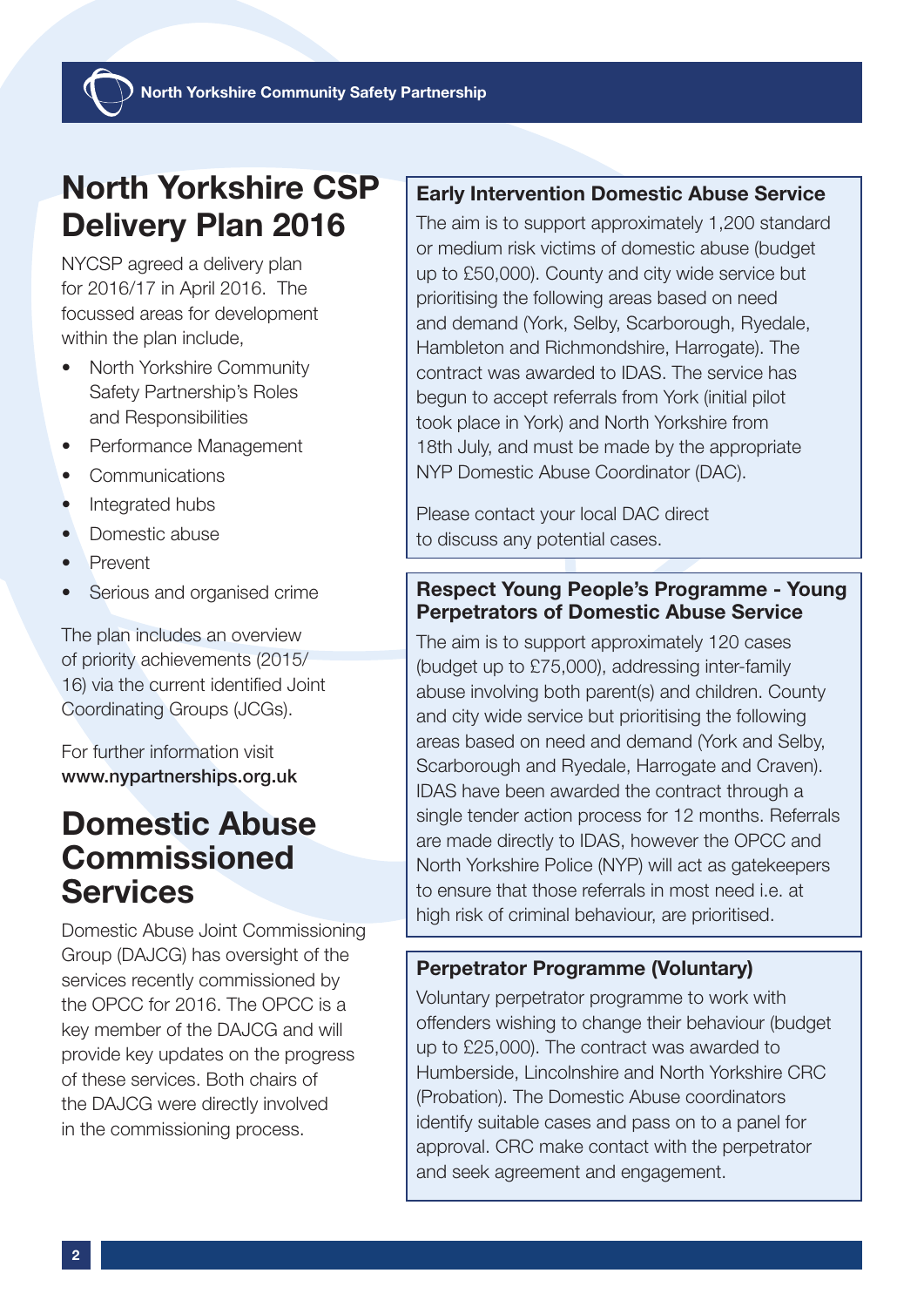### Making the Link 2 Conference 'Working with individuals vulnerable to Extremism' 17th June 2016, Pavilions of Harrogate

A large scale multi-agency conference took place on the 17th June 2016, with a target audience of safeguarding leads and key decision makers. A number of organisations, including NYCC are undertaking extensive training programmes with front-line practitioners, using on-line training packages and the Home Office accredited Workshop to Raise Awareness of Prevent (WRAP) module. From the referrals that are coming through and the cases that are discussed at Channel Panel, there seems to be wide spread knowledge of the Prevent agenda, but a lack of confidence in knowing what to do with concerns.

By targeting this audience it is hoped that key messages will provide confidence and increase individuals' knowledge and understanding. The event was opened and closed by the chair of the Prevent Strategic Board for North Yorkshire and City of York, Paul Shevlin, Chief Executive of Craven District Council.

Really useful conference about Safeguarding and Radicalisation excellent day

**f** Thank you to Dave, a fascinating topic delivered in a powerful and thought provoking manner

**f** That was a truly brilliant session (Dr Shashi Kiran presentation)

Learning about the Dark Web… You could hear a pin drop..

Presentations from this event are now available on www.nypartnerships.org.uk



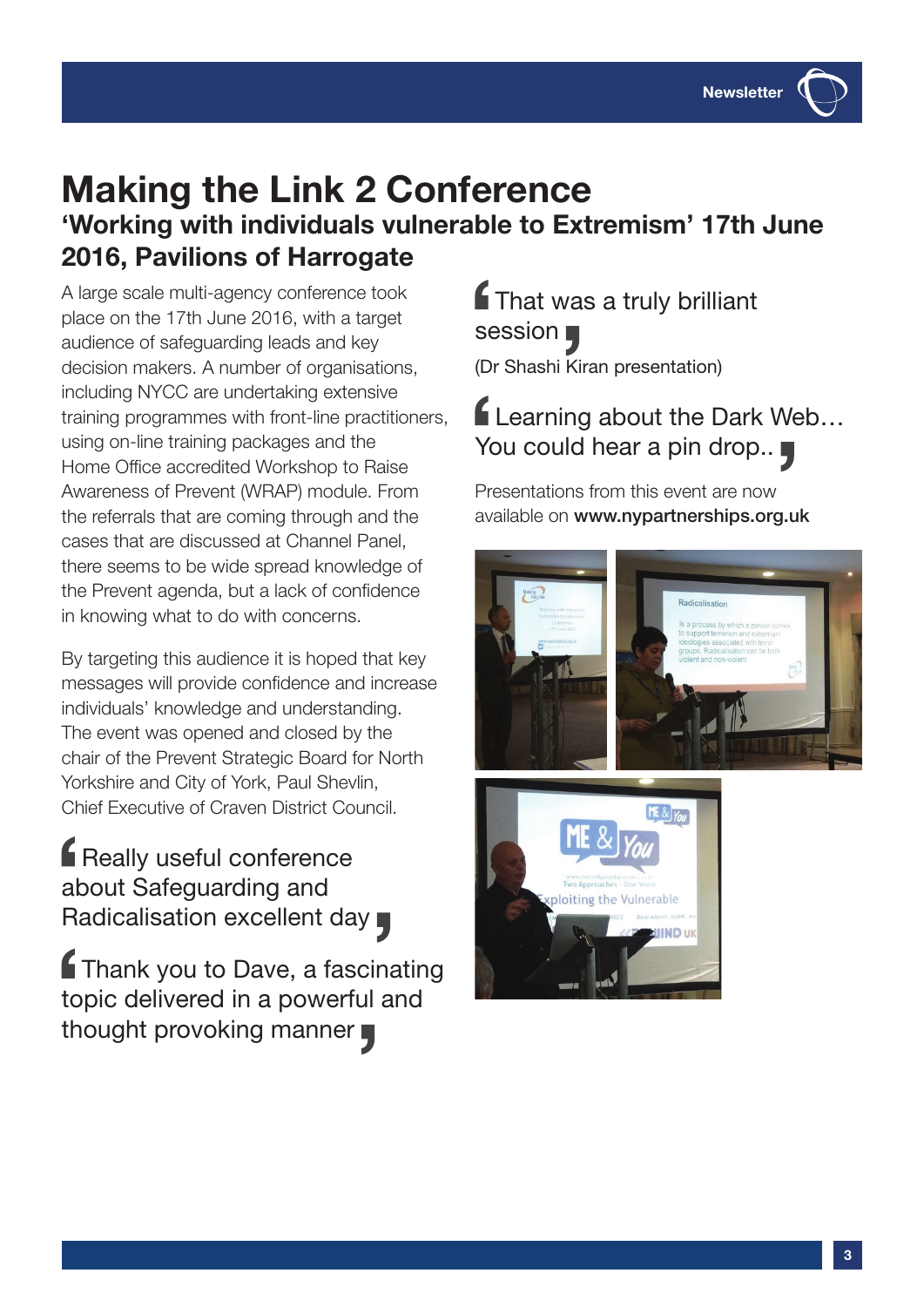### 'Working with individuals Vulnerable to Extremism' Multi Agency Guidance

The event on 17th June was used to launch the multi-agency guidance 'Working with Individuals Vulnerable to Extremism', which has been approved by North Yorkshire Community Safety Partnership, North Yorkshire Safeguarding Boards and the Prevent Strategic Board.

There are 4 key aims for the guidance.

- 1. To signpost the reader to the most relevant national guidance and strategies.
- 2. To provide advice on **understanding and** recognising risks and vulnerabilities of radicalisation and appropriate. proportionate responses and interventions.
- 3. To provide clarity on the process that needs to be followed when a concern is identified NOTICE, CHECK and SHARE.
- 4. To provide information on the local arrangements in place to support the multi-agency workforce.

The guidance and all other relevant Prevent information is available on www.nypartnerships.org.uk

#### Ideology training (Far Right Far Right Extreme & Islamic)

A number of training sessions regarding Far Right/Far Right Extremism have been delivered to key safeguarding practitioners and Home Office WRAP facilitators throughout May & June2016.

The FR/FRE sessions were delivered by Dave Allport, Rewind UK and gave an insight into the Extreme Right Wing; the signs and symbols used to portray extreme beliefs and groups.

**F** Really interesting lots of great examples ad video clips left me wanting to learn more

### This was brilliant… Thought provoking, very informative

'1day 2 extreme' Session was delivered jointly by Dave Allport (Rewind UK) & Irfan Chishti (Facets Consulting Ltd) and gave an insight into both Extreme Right Wing & Islamic theology; the signs and symbols used to portray extreme beliefs and groups, Antiracism work and community cohesion, under the banner of 'Me and You' countering at the outset the 'Us and Them' division that extremists of all brands seek to attain.

I've learned more in 7 hours than I have ever even understood about this topic. Thank you

Excellent presentation could have listened to more

Lots of important items. Very useful, enlightening

This training was delivered in response to the Counter Terrorism Local Profile (CTLP), local concerns raised by frontline practitioners and feedback from WRAP training. Training to frontline practitioners in Scarborough, Hambleton & Richmondshire was funded as part of them accessing funding from the Home Office.

For more information please contact Lesley Dale, Corporate Development Officer, north Yorkshire County Council Lesley.dale@northyorks.gov.uk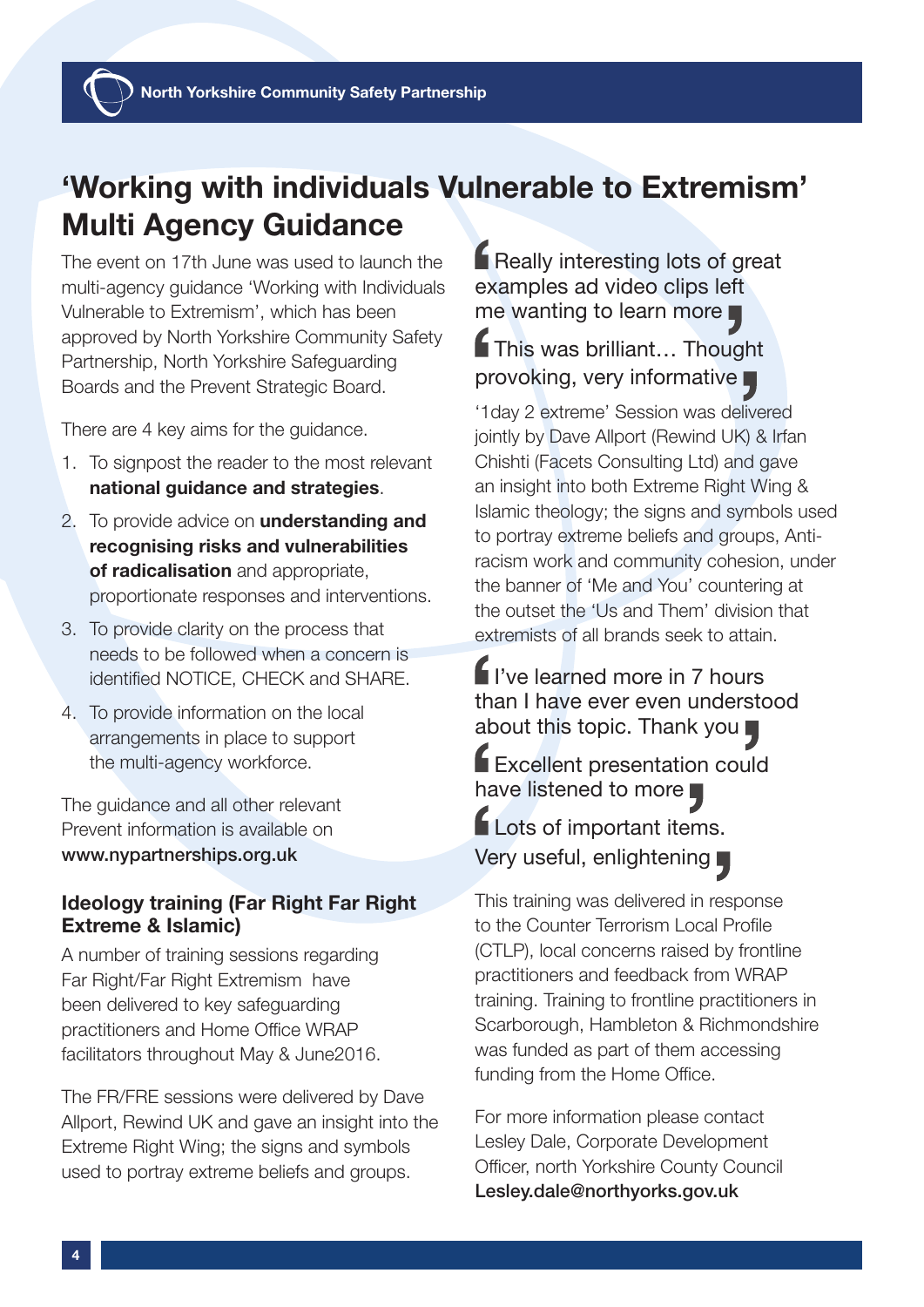

**Stand for it?** is a topical and engaging production that sensitively explores radicalisation, extremism and community cohesion.

Following the successful countywide Community Safety bid to the Office of Police & Crime Commissioner (OPCC), this interactive workshop will be rolled out across North Yorkshire and has been offered to all Secondary schools for Y8/9 free of charge. The tour will start week commencing 10th October and continue until 4th November 2016 and already these dates have been fully booked. A further tour will take place from 27th February – 10th March 2017 to ensure that all secondary schools have the opportunity to access this fantastic interactive workshop. Expression of interest must be registered with Lesley Dale, Corporate Development Officer, North Yorkshire County Council at Lesley. dale@northyorks.gov.uk from secondary schools who wish to access this workshop.

Further information on this production please view the promotion video via https://vimeo.com/154878265

# Local Delivery Team news: Harrogate LDT

The Harrogate Local Delivery group has been working hard on raising the awareness of Child Sexual Exploitation (CSE) within the district. Various initiatives have been used to increase the public's knowledge of CSE related issues.

#### We have:

- commissioned 12 performances of the play "Chelsea's Choice", which was seen in 7 schools by over 2000 students
- rolled out CSE awareness raising sessions to over 500 Harrogate Borough Council staff. Further sessions will cover the remainder of staff.
- undertaken a successful campaign to highlight CSE in partnership with local radio station StrayFM. A link from it's web site to the CSE page on our Community Safety Group web page had 89 hits in one week.
- visited a number of businesses in the town centre providing them with information,

posters & the offer of training for their staff in spotting potential CSE under the "Say Something If You See Something" campaign. Colleagues from NYP, CAHMS, NY Prevention team, HBC, CSP, CSC, & Health services were involved in the event



Harrogate LDT will continue working to raise the awareness of CSE to reduce the risk to our local young people.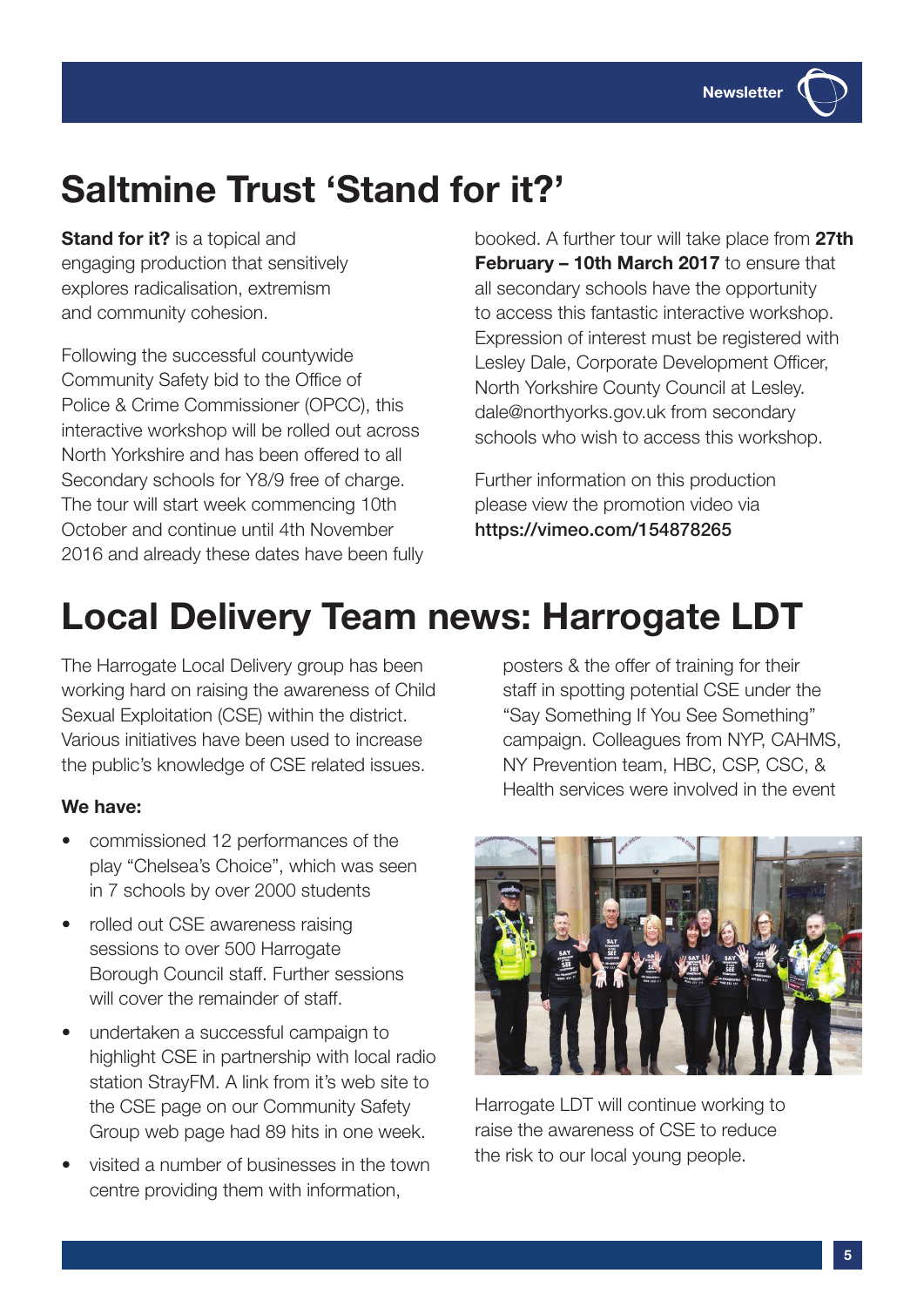North Yorkshire Community Safety Partnership

### Safer Ryedale response to the travellers horse fair at Seamer

Seamer fair is an annual event, marking the Feast of St Martin on 15th July, originating in 1382. In later years, it became predominantly a horse fair, which many travellers visit. Whilst trading is only permitted on 15th July, travellers may stay on the site, provided by Scarborough Borough Council, for the approximately 5 day duration.

Many travellers pass through and stay in Ryedale en route to the fair, arriving from late June, and then back into Ryedale temporarily for the various country shows and events, such as Whitby Regatta over the summer period. Some 60 units, including horses, locate on the wide verge at the Knapton crossroads on the A64 adjacent to Sandy Lane, (The Wintringham junction), and this number has increased over the years.

Incidents of crime and ASB have often increased over the period, and fears about road safety along this busy trunk road (in the purview of Highways England) abound. Litter, smoke, children playing close to the road, loose horses and other animals and horse damage to hedgerows and crops are also issues. The use of the adjacent woods for toileting and of a nearby private caravan park for the use of toilets and showers has been particularly problematic.

In response to this, Safer Ryedale has, for the last few years, established a successful 'demand reduction' approach to the management of these issues, involving many partner organisations and the local community. In order to ensure the safety and welfare of the travellers and of local people, Safer Ryedale has worked together to:

- Hold community meetings in advance of the influx of travellers to listen to community concerns and provide information to local residents. This includes officers of the GaTEWAY service which provides support for Gypsy, Roma, Travellers and Showpeople.
- Created a temporary 40mph speed limit on the A64 close to Knapton Crossroads.
- Created a safety zone adjacent to the kerb to ensure that sight lines from Sandy Lane, Wintringham are not obscured, also to provide emergency vehicle access at all times and improve safety for the travelling community and road users on the A64.
- Provide a daily litter collection service.
- Welcome every family that camps on the verge as they arrive and provide information about local services and about the road safety measures, litter pick up procedures, animal welfare and horse passport regulations, trading standards information regarding cold calling and reminders about trespassing onto private land adjacent to the verge.
- Analysed crime data for the period to ascertain the source of crime and ASB incidents - most often not related to the residing travellers. This information is shared with the local community at the community meetings.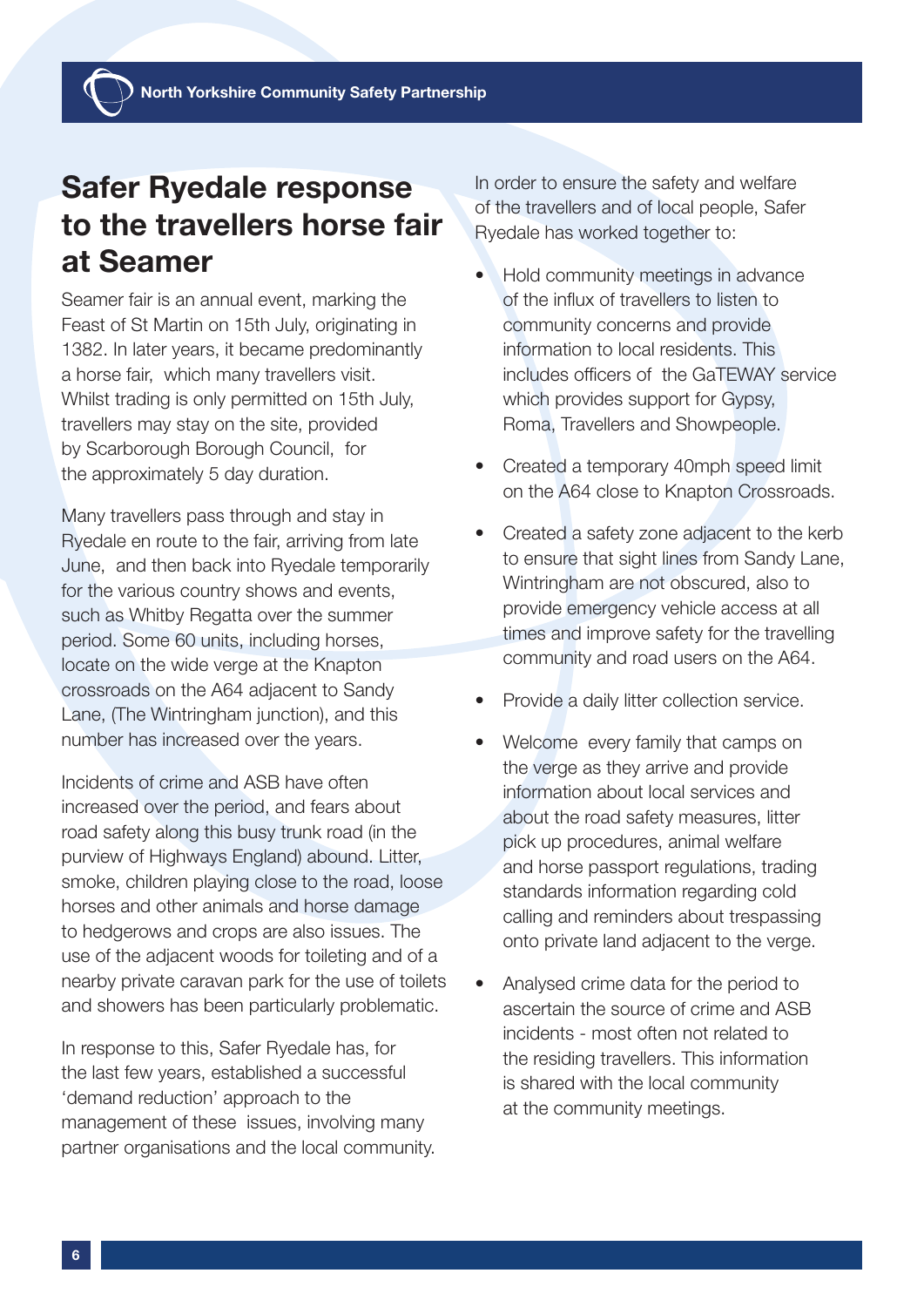

- Made 'reassurance' visits to people previously victims of crime in this location or at this time.
- Held 'Multi Agency Days' in the rural villages around the location to offer advice and information on crime prevention measures. Encouraging residents and businesses to sign up to the new 'Community Messaging' service.
- Liaised with Scarborough Borough Council regarding plans for the Seamer horse fair site.

Although many local residents remain unhappy about the presence of the travellers during their stay in Ryedale, the multi agency approach adopted by Safer Ryedale, and the inclusion of the local community in the planning stages, helps to assuage fears whilst also putting in place practical measures to limit ASB incidents and improve road safety.

For further information contact Jos Holmes, Economy & Community Manager, at jos.holmes@ryedale.gov.uk



### Know you are safe from Radicalisation (Mencap DVD)

Hambleton and Richmondshire District Council's recognised a gap in highlighting the Prevent issue with people with learning disabilities. Both councils already work very closely with Mencap in Northallerton on a range of community safety issues and this opportunity came through this work. Research shows that radicalisers - particularly across Europe - are now targeting individuals with some form of learning disability or difficulty to carry out their work; fulfilling their political aims whilst pretending to be the individual's friend. However, there is a lack of understanding in those who have learning disabilities or difficulties about Prevent and radicalisation and so working with Mencap, the two councils invested a portion of their Home Office funding into developing a DVD and easy read leaflet. Final tweaks need to be made to the DVD but a programme of distribution will be developed and evaluated over the coming weeks to ensure that the product is worthwhile for communities and organisations.

For further information contact Gina Allen, Community Safety Officer gina. allen@richmondshire.gcsx.gov.uk